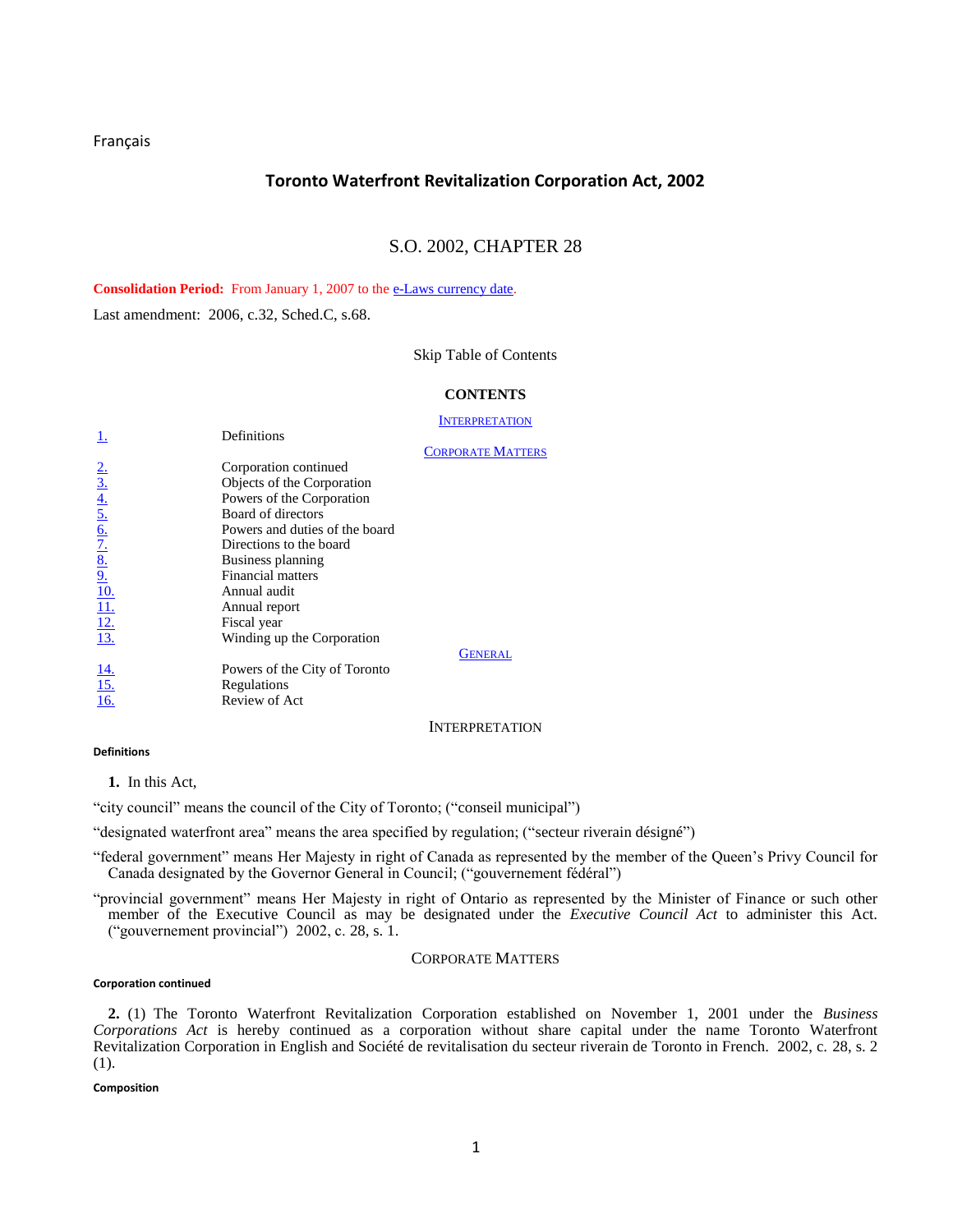[\(2\)](http://www.e-laws.gov.on.ca/html/statutes/french/elaws_statutes_02t28_f.htm#s2s2) The Corporation is composed of the members of its board of directors. 2002, c. 28, s. 2 (2).

**Status**

[\(3\)](http://www.e-laws.gov.on.ca/html/statutes/french/elaws_statutes_02t28_f.htm#s2s3) The Corporation shall be deemed not to be a Crown agency within the meaning of the *Crown Agency Act*. 2002, c. 28, s. 2 (3).

## **Conflict of interest, etc.**

[\(4\)](http://www.e-laws.gov.on.ca/html/statutes/french/elaws_statutes_02t28_f.htm#s2s4) Section 132 (conflict of interest), subsection 134 (1) (standard of care) and section 136 (indemnification) of the *Business Corporations Act* apply, with necessary modifications, to the Corporation and to the members of its board of directors. 2002, c. 28, s. 2 (4).

## **Corporate law**

[\(5\)](http://www.e-laws.gov.on.ca/html/statutes/french/elaws_statutes_02t28_f.htm#s2s5) The *Corporations Act* and the *Corporations Information Act* do not apply to the Corporation. 2002, c. 28, s. 2 (5).

## **Cancellation of shares**

[\(6\)](http://www.e-laws.gov.on.ca/html/statutes/french/elaws_statutes_02t28_f.htm#s2s6) The shares of the Corporation that are issued and outstanding immediately before this section comes into force are cancelled when this section comes into force, and no amount is payable to any shareholder in respect of the cancelled shares. 2002, c. 28, s. 2 (6).

## **Objects of the Corporation**

<span id="page-1-0"></span>**3.** [\(1\)](http://www.e-laws.gov.on.ca/html/statutes/french/elaws_statutes_02t28_f.htm#s3s1) The following are the objects of the Corporation:

- 1. To implement a plan that enhances the economic, social and cultural value of the land in the designated waterfront area and creates an accessible and active waterfront for living, working and recreation, and to do so in a fiscally and environmentally responsible manner.
- 2. To ensure that ongoing development in the designated waterfront area can continue in a financially self-sustaining manner.
- 3. To promote and encourage the involvement of the private sector in the development of the designated waterfront area.
- 4. To encourage public input into the development of the designated waterfront area.
- 5. To engage in such other activities as may be prescribed by regulation. 2002, c. 28, s. 3 (1).

### **Same**

[\(2\)](http://www.e-laws.gov.on.ca/html/statutes/french/elaws_statutes_02t28_f.htm#s3s2) The Corporation shall carry out its objects so as to ensure that the revitalization of the designated waterfront area creates new economic growth, new jobs, diverse and dynamic new commercial, residential and recreational communities, new cultural institutions and new parks and green spaces for the public. 2002, c. 28, s. 3 (2).

## **Same**

[\(3\)](http://www.e-laws.gov.on.ca/html/statutes/french/elaws_statutes_02t28_f.htm#s3s3) The Corporation shall have regard to the Official Plan of the City of Toronto in carrying out its objects. 2002, c. 28, s. 3 (3).

### **Powers of the Corporation**

<span id="page-1-1"></span>**4.** [\(1\)](http://www.e-laws.gov.on.ca/html/statutes/french/elaws_statutes_02t28_f.htm#s4s1) The Corporation has the capacity, rights, powers and privileges of a natural person for carrying out its objects, except as limited by this Act. 2002, c.  $28$ , s.  $4(1)$ .

### **Restriction re Her Majesty in right of Canada**

[\(2\)](http://www.e-laws.gov.on.ca/html/statutes/french/elaws_statutes_02t28_f.htm#s4s2) The Corporation does not have the capacity to act as an agent of Her Majesty in right of Canada and shall not conduct itself so as to create, or purport to create, an agency relationship with Her Majesty in right of Canada. 2005, c. 31, Sched. 23, s. 1.

## **Restriction re Her Majesty in right of Ontario**

[\(3\)](http://www.e-laws.gov.on.ca/html/statutes/french/elaws_statutes_02t28_f.htm#s4s3) The Corporation does not have the capacity to act as an agent of Her Majesty in right of Ontario unless the provincial government gives express written authorization to the Corporation to do so, and the Corporation shall not conduct itself so as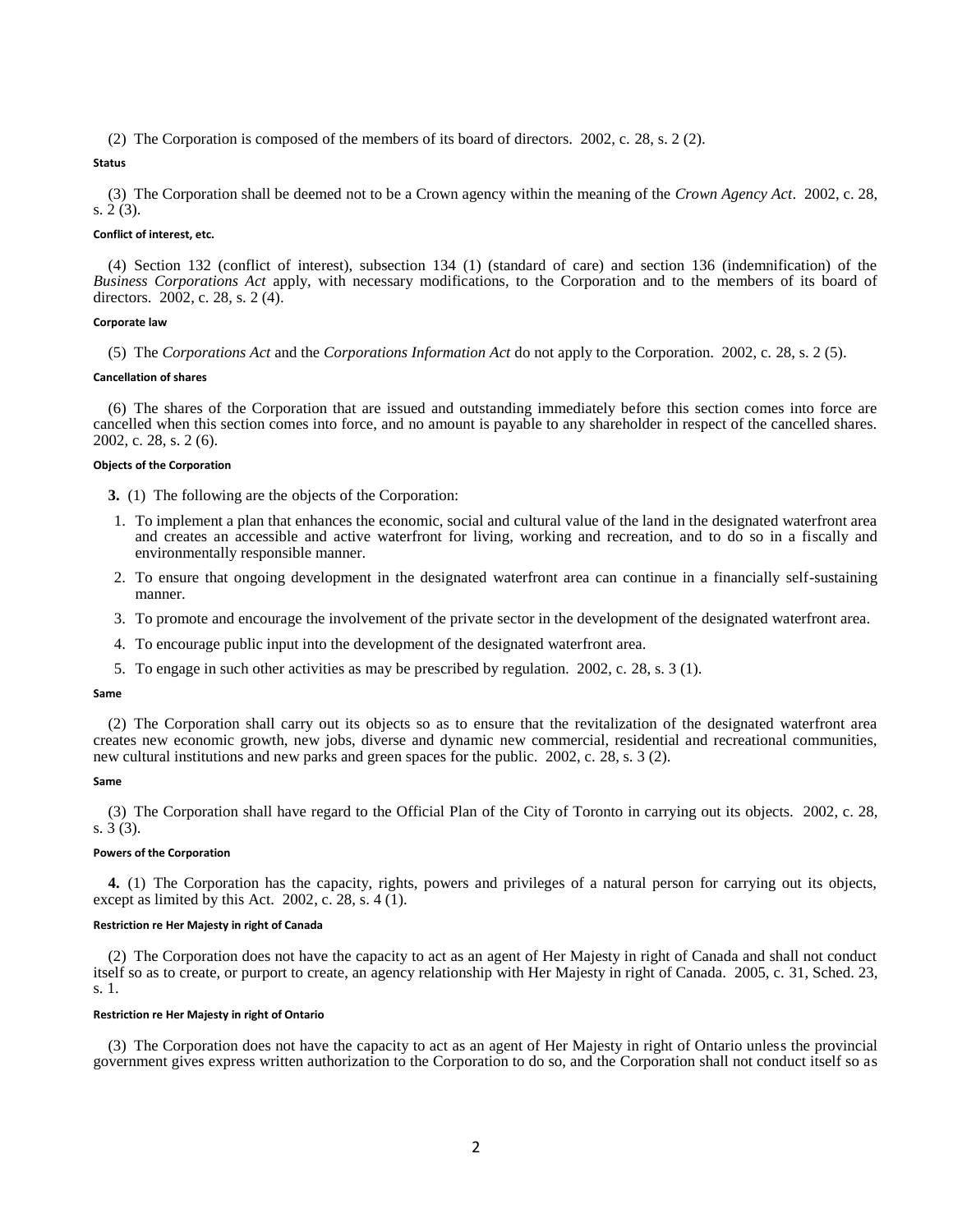to create, or purport to create, an agency relationship with Her Majesty in right of Ontario except in accordance with such a written authorization. 2005, c. 31, Sched. 23, s. 1.

### **Restriction re City of Toronto**

[\(3.1\)](http://www.e-laws.gov.on.ca/html/statutes/french/elaws_statutes_02t28_f.htm#s4s3p1) The Corporation does not have the capacity to act as an agent of the City of Toronto unless city council gives express written authorization to the Corporation to do so, and the Corporation shall not conduct itself so as to create, or purport to create, an agency relationship with the City except in accordance with such a written authorization. 2005, c. 31, Sched. 23, s. 1.

#### **Written authorization**

[\(3.2\)](http://www.e-laws.gov.on.ca/html/statutes/french/elaws_statutes_02t28_f.htm#s4s3p2) Any written authorization given by the provincial government or by city council may impose conditions and restrictions. 2005, c. 31, Sched. 23, s. 1.

## **Use of assets, etc.**

[\(4\)](http://www.e-laws.gov.on.ca/html/statutes/french/elaws_statutes_02t28_f.htm#s4s4) The assets and revenue of the Corporation must not be used for any purpose except to further the objects of the Corporation. 2002, c. 28, s. 4 (4).

### **Restriction on borrowing**

[\(5\)](http://www.e-laws.gov.on.ca/html/statutes/french/elaws_statutes_02t28_f.htm#s4s5) The Corporation shall not borrow money unless it has the consent of the federal government, the provincial government and city council or unless it is authorized to do so by a regulation. 2002, c. 28, s. 4 (5).

### **Same**

[\(6\)](http://www.e-laws.gov.on.ca/html/statutes/french/elaws_statutes_02t28_f.htm#s4s6) The Corporation shall not mortgage or otherwise encumber any of its assets unless it has the consent of the federal government, the provincial government and city council or unless it is authorized to do so by a regulation. 2002, c. 28, s. 4 (6).

### **Restriction re revenue**

[\(7\)](http://www.e-laws.gov.on.ca/html/statutes/french/elaws_statutes_02t28_f.htm#s4s7) The Corporation shall not raise revenue unless it has the consent of the federal government, the provincial government and city council or unless it is authorized to do so by a regulation. 2002, c. 28, s. 4 (7).

### **Restriction re subsidiary corporations**

[\(8\)](http://www.e-laws.gov.on.ca/html/statutes/french/elaws_statutes_02t28_f.htm#s4s8) The Corporation shall not establish a subsidiary corporation unless it has the consent of the federal government, the provincial government and city council. 2002, c. 28, s. 4 (8).

### **Same**

[\(9\)](http://www.e-laws.gov.on.ca/html/statutes/french/elaws_statutes_02t28_f.htm#s4s9) The objects and powers of any subsidiary established by the Corporation are subject to the restrictions set out in the regulations. 2002, c. 28, s. 4 (9).

### **Board of directors**

<span id="page-2-0"></span>**5.** [\(1\)](http://www.e-laws.gov.on.ca/html/statutes/french/elaws_statutes_02t28_f.htm#s5s1) The board of directors of the Corporation is composed of the following members:

- 1. A maximum of four members appointed by the federal government.
- 2. A maximum of four members appointed by the Lieutenant Governor in Council.
- 3. A maximum of four members appointed by city council.
- 4. A maximum of one member appointed jointly by the Lieutenant Governor in Council, the federal government and city council. 2002, c. 28, s. 5 (1).

## **Eligibility restriction**

[\(2\)](http://www.e-laws.gov.on.ca/html/statutes/french/elaws_statutes_02t28_f.htm#s5s2) A person is not eligible to hold office as a board member if he or she holds a public office to which he or she is elected, except as follows:

1. One member appointed under paragraph 2 of subsection (1) may be a person who holds a public office to which he or she is elected.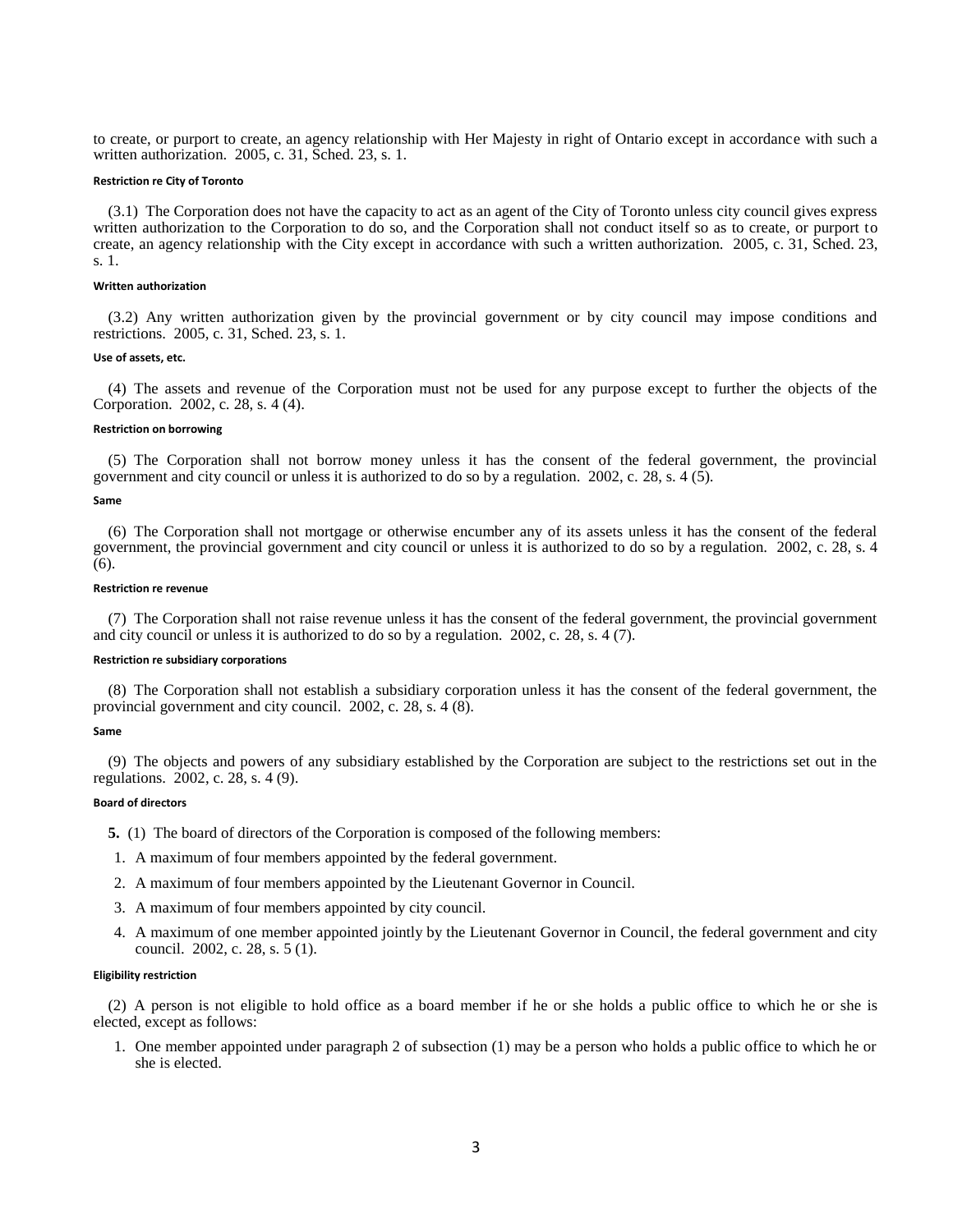2. One member appointed under paragraph 3 of subsection (1) may be a person who holds a public office to which he or she is elected. 2005, c. 31, Sched. 23, s. 2.

## **Same**

[\(2.1\)](http://www.e-laws.gov.on.ca/html/statutes/french/elaws_statutes_02t28_f.htm#s5s2p1) A person is not eligible to hold office as a board member if he or she is an employee of Her Majesty in right of Canada or an agency of Her Majesty in right of Canada, an employee of Her Majesty in right of Ontario or an agency of Her Majesty in right of Ontario or an employee of the City of Toronto or a local board of the City. 2005, c. 31, Sched. 23, s. 2.

## **Term of office**

[\(3\)](http://www.e-laws.gov.on.ca/html/statutes/french/elaws_statutes_02t28_f.htm#s5s3) The term of office of a board member is determined by the person or persons who appoint the member and may not exceed three years. 2002, c. 28, s. 5 (3).

### **Reappointment**

[\(4\)](http://www.e-laws.gov.on.ca/html/statutes/french/elaws_statutes_02t28_f.htm#s5s4) A board member is eligible to be reappointed. 2002, c. 28, s. 5 (4).

### **Chair**

[\(5\)](http://www.e-laws.gov.on.ca/html/statutes/french/elaws_statutes_02t28_f.htm#s5s5) The board member appointed jointly by the Lieutenant Governor in Council, the federal government and city council is chair of the board. 2002, c. 28, s. 5 (5).

### **Same**

[\(6\)](http://www.e-laws.gov.on.ca/html/statutes/french/elaws_statutes_02t28_f.htm#s5s6) In case of the absence or illness of the chair or there being a vacancy in the office of chair, the member designated by the board for the purpose shall act as and have all the powers of the chair. 2002, c. 28, s. 5 (6).

### **Remuneration and expenses**

[\(7\)](http://www.e-laws.gov.on.ca/html/statutes/french/elaws_statutes_02t28_f.htm#s5s7) Board members are to be paid such remuneration and expenses as the board may by by-law determine. 2002, c. 28, s. 5 (7).

### **Transition**

[\(8\)](http://www.e-laws.gov.on.ca/html/statutes/french/elaws_statutes_02t28_f.htm#s5s8) Despite subsections (1), (2) and (3), the persons who are members of the board of directors of the Corporation on the day this section comes into force continue to hold office for the remainder of their term or until the third anniversary of the day this section comes into force, whichever is the shorter term. 2002, c. 28, s. 5 (8).

### **Powers and duties of the board**

<span id="page-3-0"></span>**6.** [\(1\)](http://www.e-laws.gov.on.ca/html/statutes/french/elaws_statutes_02t28_f.htm#s6s1) The board of directors shall manage and supervise the affairs of the Corporation in accordance with this Act. 2002, c. 28, s. 6 (1).

## **Same**

[\(2\)](http://www.e-laws.gov.on.ca/html/statutes/french/elaws_statutes_02t28_f.htm#s6s2) The board shall exercise its powers and perform its duties in a financially responsible and accountable manner. 2002, c. 28, s. 6 (2).

### **By-laws**

[\(3\)](http://www.e-laws.gov.on.ca/html/statutes/french/elaws_statutes_02t28_f.htm#s6s3) The board may pass by-laws and resolutions regulating its proceedings and generally for the conduct and management of the affairs of the Corporation. 2002, c. 28, s. 6 (3).

### **Public meetings**

[\(4\)](http://www.e-laws.gov.on.ca/html/statutes/french/elaws_statutes_02t28_f.htm#s6s4) Section 190 of the *City of Toronto Act, 2006* applies with necessary modifications to meetings of the board. 2006, c. 32, Sched. C, s. 68 (1).

## **Directions to the board**

<span id="page-3-1"></span>**7.** [\(1\)](http://www.e-laws.gov.on.ca/html/statutes/french/elaws_statutes_02t28_f.htm#s7s1) The board of directors shall follow such directions concerning the management and supervision of the affairs of the Corporation as may be set out in a written agreement of Her Majesty in right of Canada, Her Majesty in right of Ontario and the City of Toronto. 2002, c. 28, s. 7 (1).

## **Notice of directions**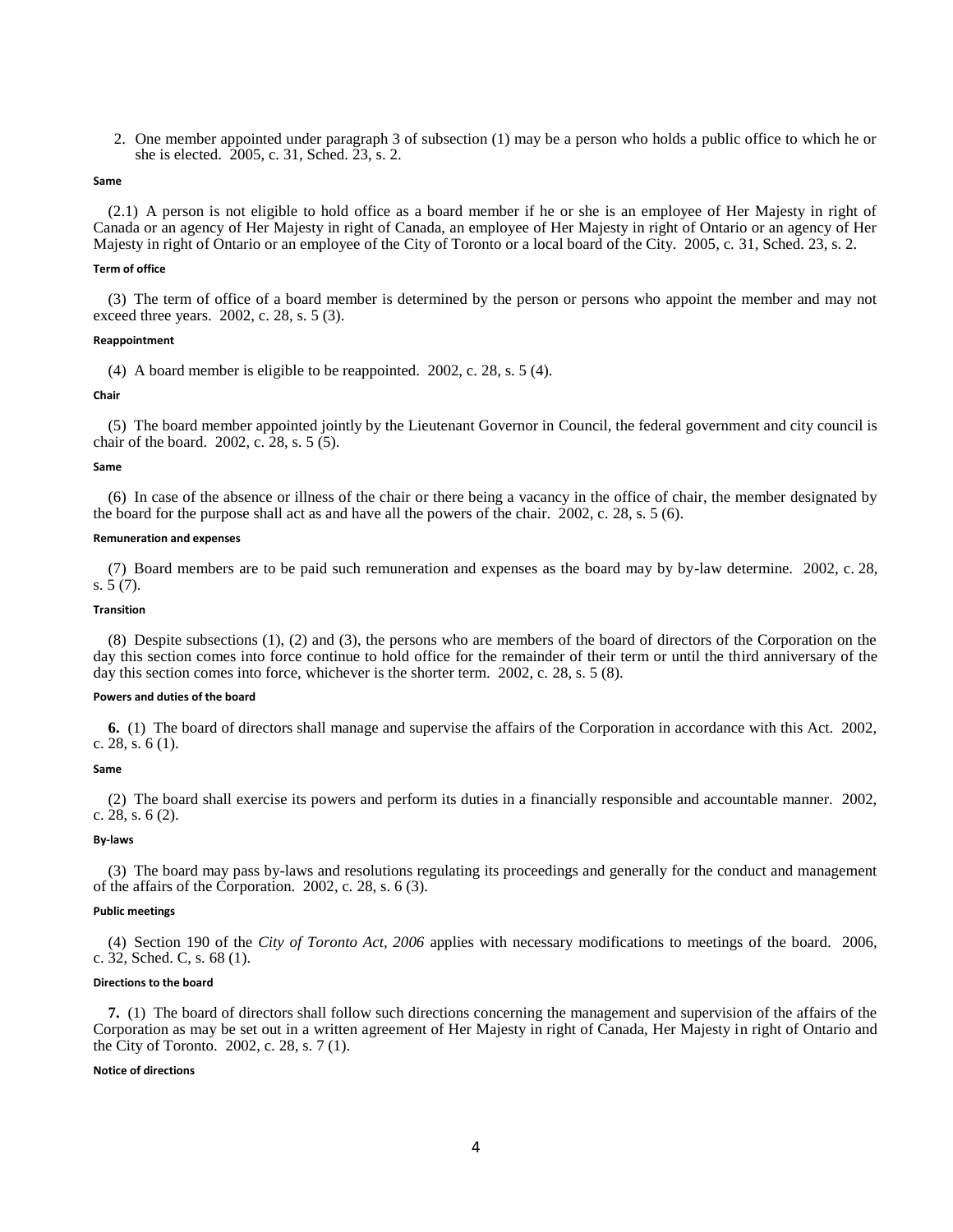[\(2\)](http://www.e-laws.gov.on.ca/html/statutes/french/elaws_statutes_02t28_f.htm#s7s2) The board of directors shall be deemed to have notice of the directions set out in a written agreement when a copy of the agreement is given to the chair of the board and to the chief executive officer of the Corporation. 2002, c. 28, s. 7 (2).

## **Business planning**

<span id="page-4-0"></span>**8.** [\(1\)](http://www.e-laws.gov.on.ca/html/statutes/french/elaws_statutes_02t28_f.htm#s8s1) At least 90 days before the beginning of each fiscal year, the board of directors shall adopt a business plan for the fiscal year. 2002, c. 28, s. 8 (1).

## **Contents**

- [\(2\)](http://www.e-laws.gov.on.ca/html/statutes/french/elaws_statutes_02t28_f.htm#s8s2) The business plan must include the following information:
- 1. A description of the major activities and the objectives of the Corporation for the year and for following years.
- 2. A description of the policies and strategies of the Corporation to achieve those objectives.
- 3. A description of the budget of the Corporation for achieving those objectives.
- 4. A description of the portions of the designated waterfront area that the Corporation plans to develop during the year, the estimated cost of doing so and the funding options available.
- 5. A description of the Corporation's plans for the year to encourage public input into the development of the designated waterfront area, including holding public meetings.
- 6. Such other information as may be required by regulation. 2002, c. 28, s. 8 (2).

## **Five-year plans**

[\(3\)](http://www.e-laws.gov.on.ca/html/statutes/french/elaws_statutes_02t28_f.htm#s8s3) The business plan for the first fiscal year of the Corporation and for every fifth year thereafter must also contain the following information:

- 1. A description of the Corporation's objectives for the following five years for the enhancement of the economic, social and cultural value of the land in the designated waterfront area.
- 2. A description of the Corporation's plans for the next five years to enhance the economic, social and cultural value of the land in the designated waterfront area. The plans must include details about the current and forecast levels of activity in the area, the infrastructure that may be needed, the plans to divide and develop the land, the projects that the board considers to be priorities for the Corporation and the timetable for implementing these projects.
- 3. An estimate of the long-term development costs of achieving these objectives and a description of the business strategies and funding options available to the Corporation for the following five years.
- 4. Such other information as may be required by regulation. 2002, c. 28, s. 8 (3).

## **Notice**

[\(4\)](http://www.e-laws.gov.on.ca/html/statutes/french/elaws_statutes_02t28_f.htm#s8s4) The board of directors shall give a copy of each business plan to the federal government, the provincial government and the Clerk of the City of Toronto; the copy given to the Clerk is to be addressed to the Mayor and Members of the Council. 2002, c. 28, s. 8 (4).

## **Financial matters**

<span id="page-4-1"></span>**9.** [\(1\)](http://www.e-laws.gov.on.ca/html/statutes/french/elaws_statutes_02t28_f.htm#s9s1) The Corporation shall maintain financial records for the Corporation and its subsidiaries and shall establish financial, management and information systems that will enable the Corporation to prepare financial statements in accordance with generally accepted accounting principles. 2002, c. 28, s. 9 (1).

## **Annual budget**

[\(2\)](http://www.e-laws.gov.on.ca/html/statutes/french/elaws_statutes_02t28_f.htm#s9s2) At least 90 days before the beginning of each fiscal year, the board of directors shall adopt a budget for the year. 2002, c. 28, s. 9 (2).

#### **Same**

- [\(3\)](http://www.e-laws.gov.on.ca/html/statutes/french/elaws_statutes_02t28_f.htm#s9s3) The budget must include,
- (a) all revenue the Corporation anticipates receiving for the year and any accumulated surplus from previous years; and
- (b) all operating expenses that the Corporation anticipates incurring for the year and any accumulated deficit from the preceding year. 2002, c. 28, s. 9 (3).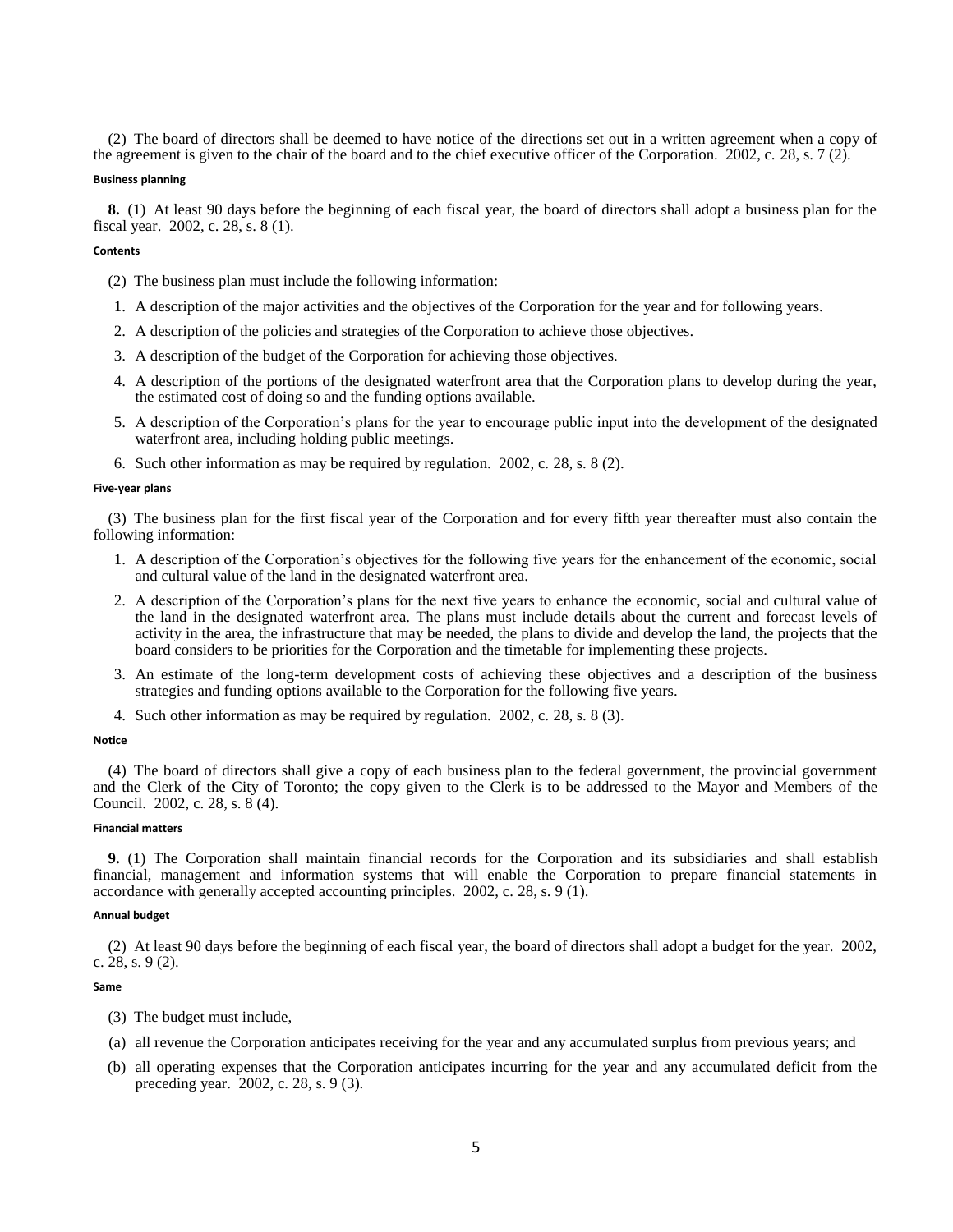#### **Inspection of financial records**

[\(4\)](http://www.e-laws.gov.on.ca/html/statutes/french/elaws_statutes_02t28_f.htm#s9s4) Upon the request of the federal government, the provincial government or city council, the Corporation and its subsidiaries, if any, shall promptly make their financial records available for inspection. 2002, c. 28, s. 9 (4).

### **Annual audit**

<span id="page-5-0"></span>**[10.](http://www.e-laws.gov.on.ca/html/statutes/french/elaws_statutes_02t28_f.htm#s10)** The board of directors shall ensure that the accounts and transactions of the Corporation and its subsidiaries, if any, are audited each year by one or more auditors licensed under the *Public Accounting Act, 2004*, who are appointed by the board. 2002, c. 28, s. 10; 2004, c. 8, s. 46.

### **Annual report**

<span id="page-5-1"></span>**[11.](http://www.e-laws.gov.on.ca/html/statutes/french/elaws_statutes_02t28_f.htm#s11s1)** (1) The Corporation shall give an annual report on its affairs to the federal government, the provincial government and the Clerk of the City of Toronto within 90 days after the end of each fiscal year; the report given to the Clerk is to be addressed to the Mayor and Members of the Council. 2002, c. 28, s. 11 (1).

### **Same**

[\(2\)](http://www.e-laws.gov.on.ca/html/statutes/french/elaws_statutes_02t28_f.htm#s11s2) The annual report must include the audited financial statements of the Corporation for the applicable fiscal year. 2002, c. 28, s. 11 (2).

### **Public inspection**

[\(3\)](http://www.e-laws.gov.on.ca/html/statutes/french/elaws_statutes_02t28_f.htm#s11s3) The Corporation shall make a copy of the annual report available for inspection by the public upon request. 2002, c. 28, s. 11 (3).

## **Fiscal year**

<span id="page-5-2"></span>**[12.](http://www.e-laws.gov.on.ca/html/statutes/french/elaws_statutes_02t28_f.htm#s12)** The fiscal year of the Corporation begins on April 1 in each year and ends on March 31 of the following year. 2002, c. 28, s. 12.

### **Winding up the Corporation**

<span id="page-5-3"></span>**[13.](http://www.e-laws.gov.on.ca/html/statutes/french/elaws_statutes_02t28_f.htm#s13s1)** (1) The Lieutenant Governor in Council may by order require the board of directors to wind up the affairs of the Corporation on or after the 20th anniversary of the date on which section 2 comes into force. 2002, c. 28, s. 13 (1).

## **Restriction**

- [\(2\)](http://www.e-laws.gov.on.ca/html/statutes/french/elaws_statutes_02t28_f.htm#s13s2) The Lieutenant Governor in Council shall not make an order under subsection (1),
- (a) if the Lieutenant Governor in Council, the federal government and city council agree to undertake a review of the Corporation;
- (b) if the review is completed at least three months before the 20th anniversary of the date on which section 2 came into force; and
- (c) if the person undertaking the review recommends that the Corporation not be wound up before the 25th anniversary of the date on which section 2 came into force. 2002, c. 28, s. 13 (2).

#### **Mandatory winding up**

[\(3\)](http://www.e-laws.gov.on.ca/html/statutes/french/elaws_statutes_02t28_f.htm#s13s3) If no order is made under subsection (1), the Lieutenant Governor in Council shall by order require the board of directors to wind up the affairs of the Corporation promptly after the 25th anniversary of the date on which section 2 comes into force. 2002, c. 28, s. 13 (3).

## **Duty of board**

[\(4\)](http://www.e-laws.gov.on.ca/html/statutes/french/elaws_statutes_02t28_f.htm#s13s4) The board of directors shall prepare a proposed plan for winding up the Corporation and transferring its assets and liabilities and shall give the proposed plan to the federal government, the provincial government and city council. 2002, c. 28, s. 13 (4).

### **Restriction**

- [\(5\)](http://www.e-laws.gov.on.ca/html/statutes/french/elaws_statutes_02t28_f.htm#s13s5) The plan for winding up the Corporation may provide for the transfer of assets and liabilities,
- (a) to Her Majesty in right of Canada, but only if the federal government consents to the transfer;